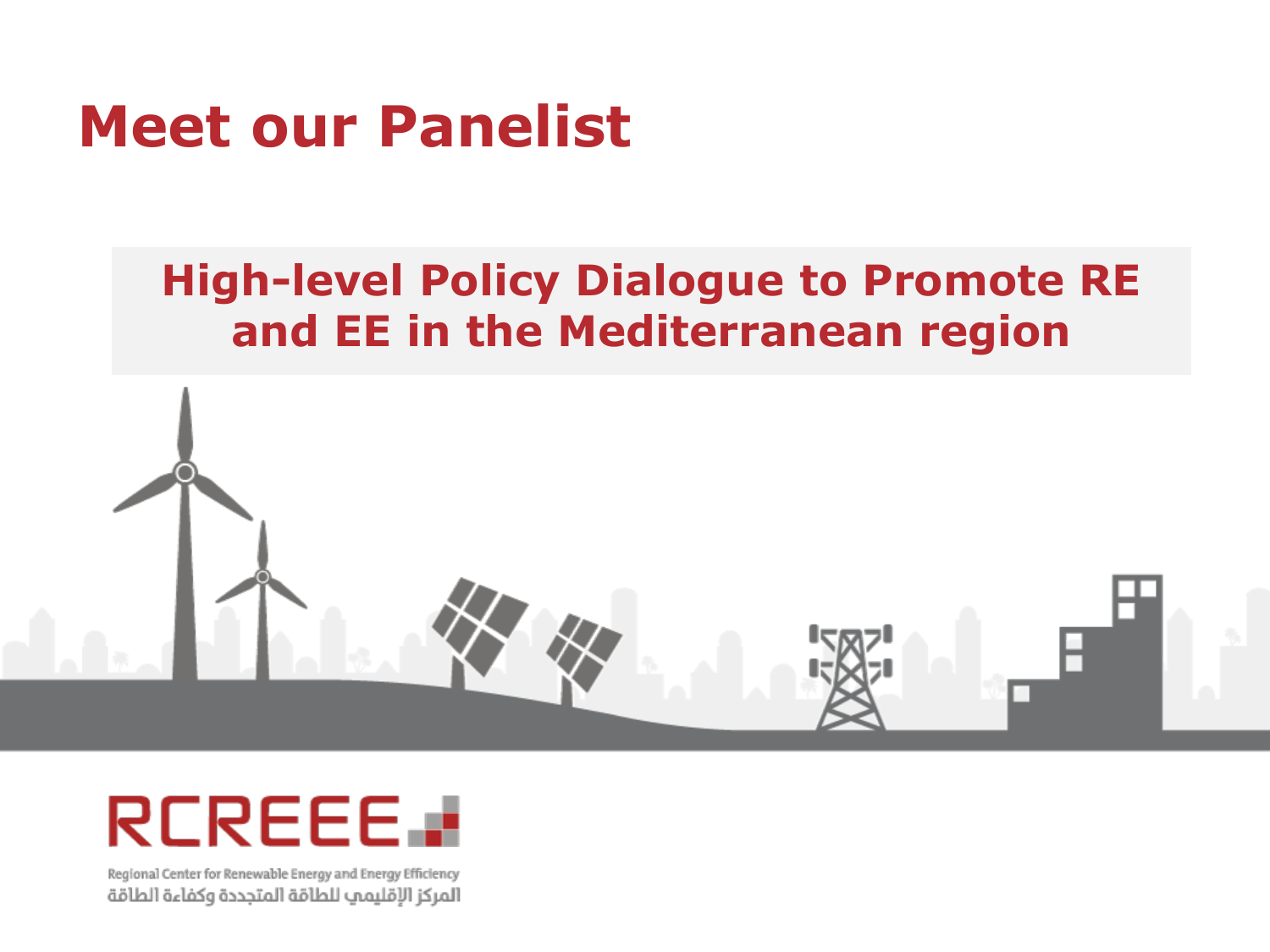

We are honored to welcome a unique and diversified mix of expertise around one table with to promote energy investments in the MED region including Sothern Mediterranean countries.

#### **Meet our Panelists**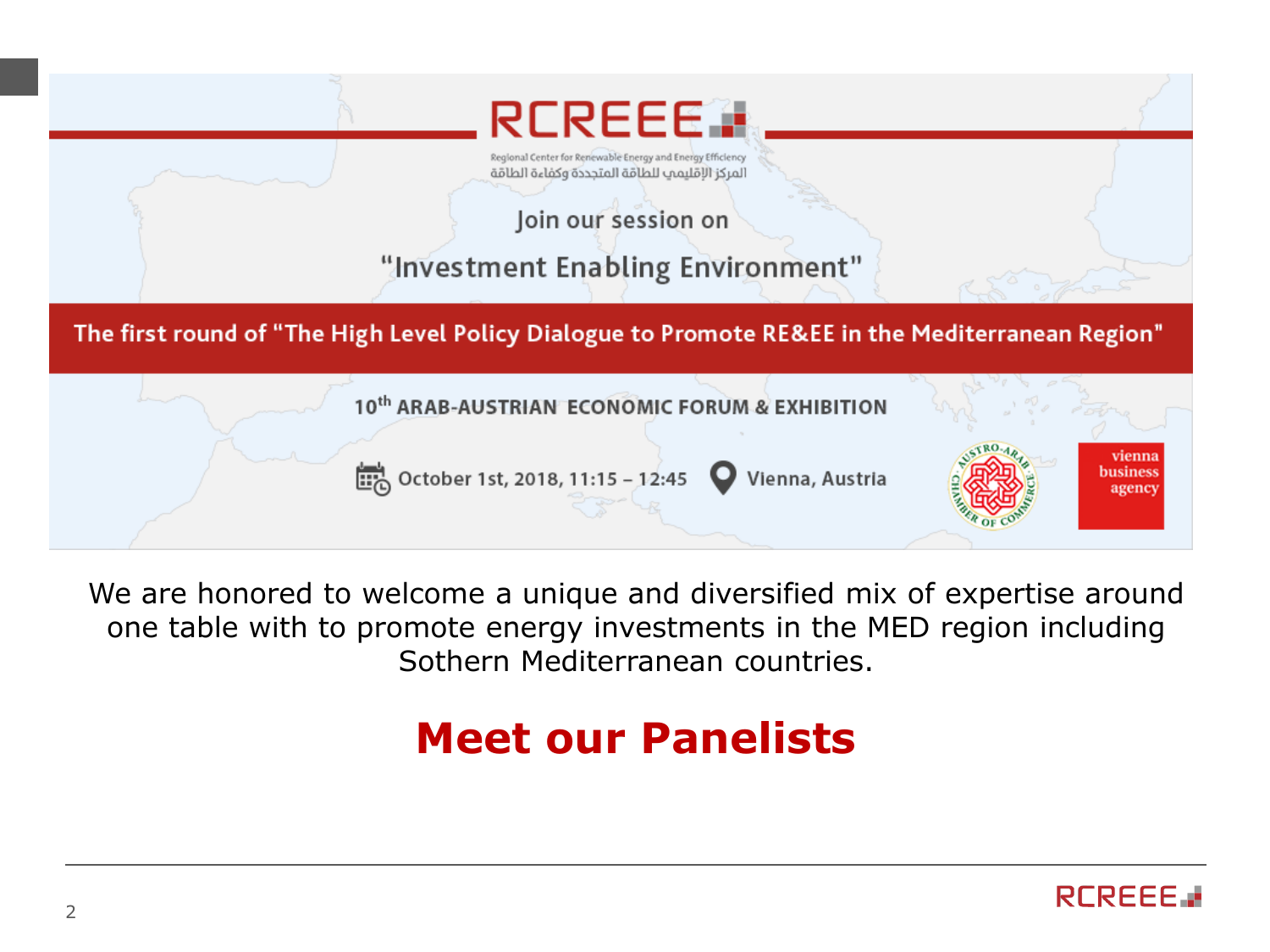#### **Mohamed El-Sisi CFO Egyptian Electricity Transmission Company**



Mohmaed El Sisi is the CFO of the Egyptian Electricity Transmission Company.

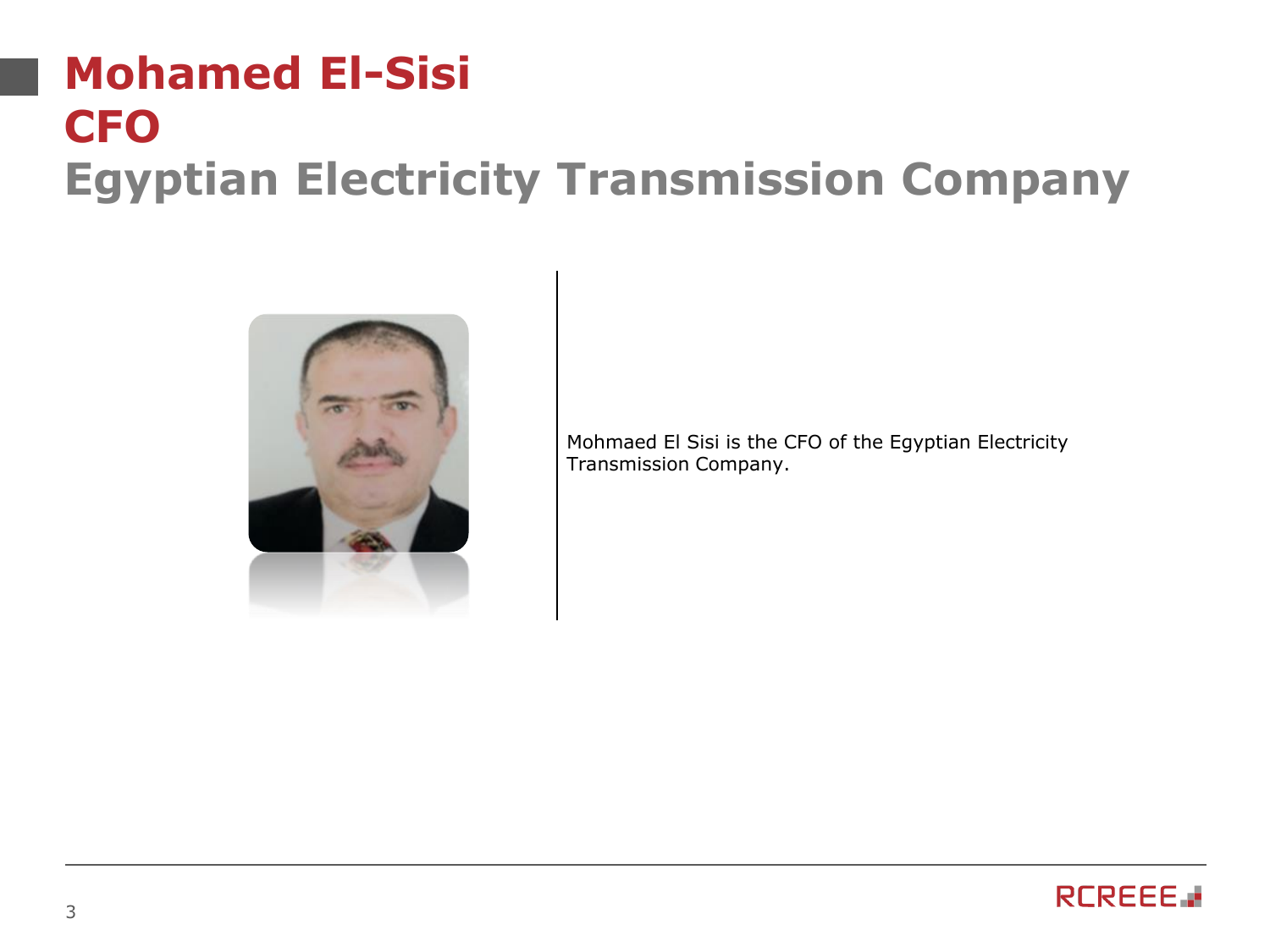#### **Jürgen Hogrefe Chairman of International Business Consultancy and board member Arab-German Chamber of Commerce and Industry (Ghorfa)**



Mr. Hogrefe has beenholding the position of the Chairman of International Business Consultancy and board member at the Ghorfa since 2009.

Prior to that Mr. Hogrefe has been Senior Vice President of EnBW Energie Baden-Württemberg AG. Besdies, he held the positions of Diplomatic Correspondent, Berlin and Middle east correspondent at DER SPIEGEL.

Mr. Hogrefe received many awards including European Excellence Award in 2008 and National Design Award" – Business Publication in June 2004.

Also, he is the German-Qatari Association president and member of the German Association on Foreign Affairs and German Chamber of Commerce Qatar, Abu Dhabi, Oman.

**S Renewable energies require private and public institutions to work closely together.** *Political support and solid legal frameworks provide the needed security for private investments*

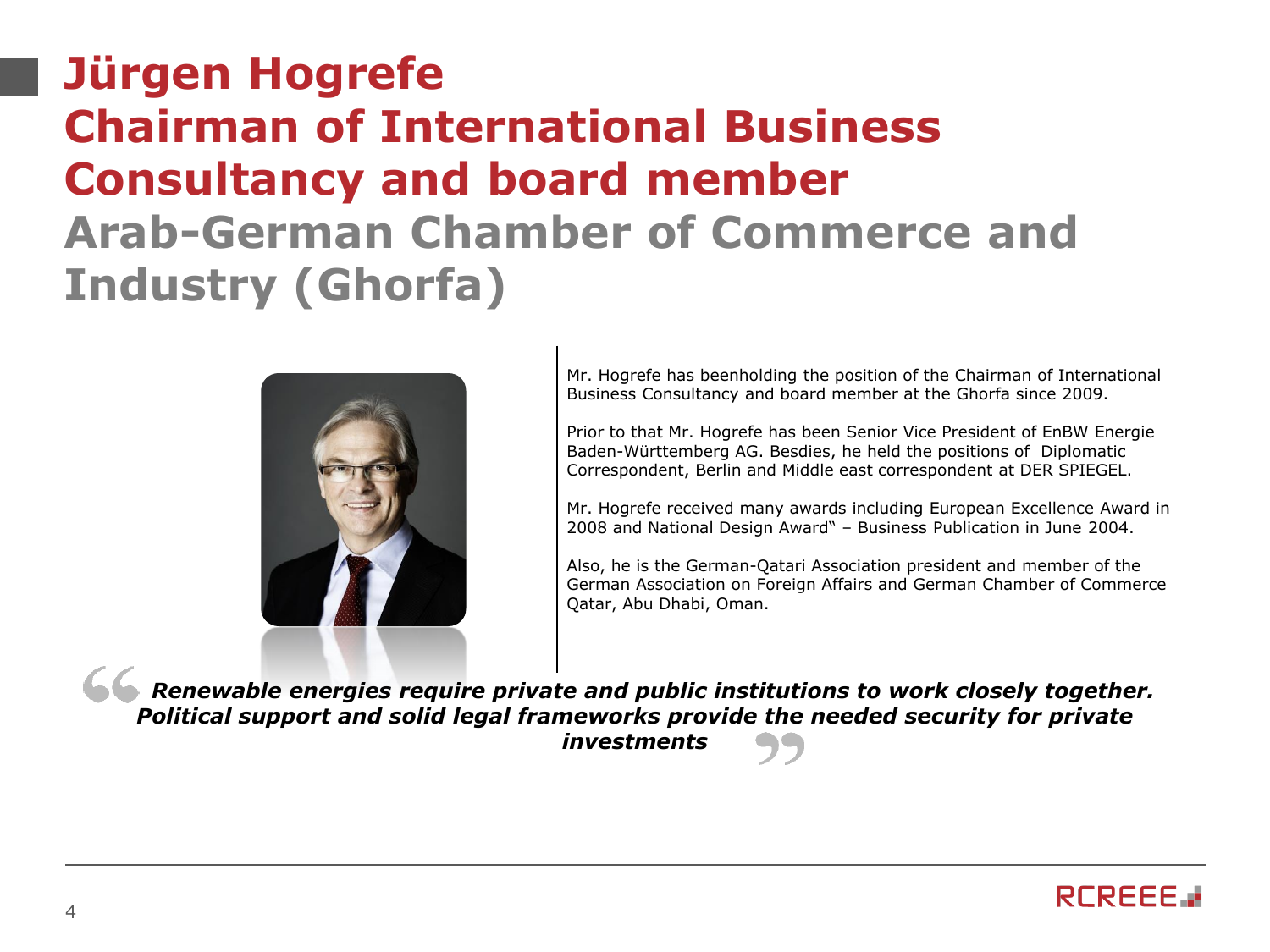## **Tareq Emtairah Director of the Department of Energy UNIDO**



Tareq Emtairah work experience spans over 22 years in developed and emerging economies with a progressive focus on sustainable industrial transformation, energy transition, policy advocacy, applied research and capacity development.

Before joining UNIDO, he worked as a senior research fellow at the International Institute for Industrial Environmental Economics (IIIEE) at Lund University, Sweden, and prior to that served as the executive director of the Regional Center for Renewable Energy and Energy Efficiency (RCREEE) based in Cairo, from 2012-2015.

Mr. Emtairah holds a PhD in Industrial Environmental Economics from Lund University in Sweden; a Master's degree in Environmental Management and Policy also from Lund University; a Diploma in Engineering (Materials Science) from Tokyo Institute of Technology in Japan and a Bachelor's degree in Engineering, also in Materials Science from the State University of New Jersey in the United States of America

*Stable and consistent policy signals, buildings a reliable supply chain, learning from best practices in other regions and establishing relevant partnerships are key to scaling up Sustainable Energy Investments.*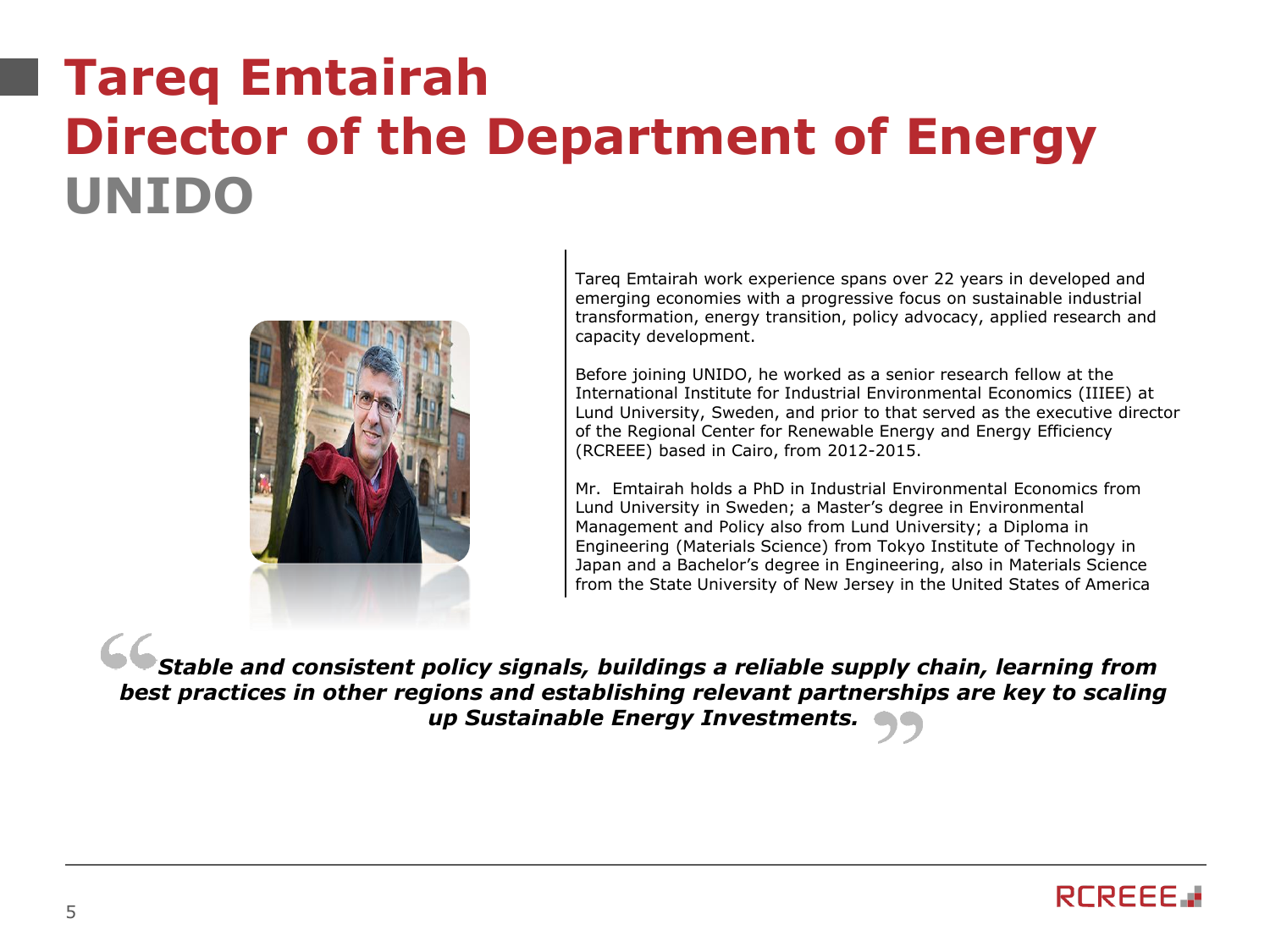#### **Daniel-Alexander Schroth Advisor to the Vice President for Power, Energy, Climate and Green Growth at the African Development Bank**



Dr. Daniel-Alexander Schroth was previously the coordinator of the Sustainable Energy for All (SEforALL) Africa Hub hosted by the AfDB in partnership with the AU, NEPAD and UNDP. Daniel also coordinated inter alia the Africa Climate Technology and Finance Center project, the Secretariat to the African Energy Leaders Group and the Green Mini-Grid Market Development Program.

Daniel has extensive experience in energy policy. Prior to joining the AfDB, he worked for several years for the European Commission in both headquarters and the field, for the European Bank for Reconstruction and Development (EBRD) and in the private sector.

Daniel serves in several steering and oversight committees inter alia as Chairman of the Mini-Grid Partnership Steering Committee. Daniel holds a Ph.D. and Masters in International Relations with a focus on international energy policy from the University of Cambridge, and business degrees from Reims Management School and the European School of Business (ESB) Reutlingen.

*The success of renewable energy projects in the Mediterranean region will require special attention to the socio-economic development of local communities in order to ensure long-term suitability*

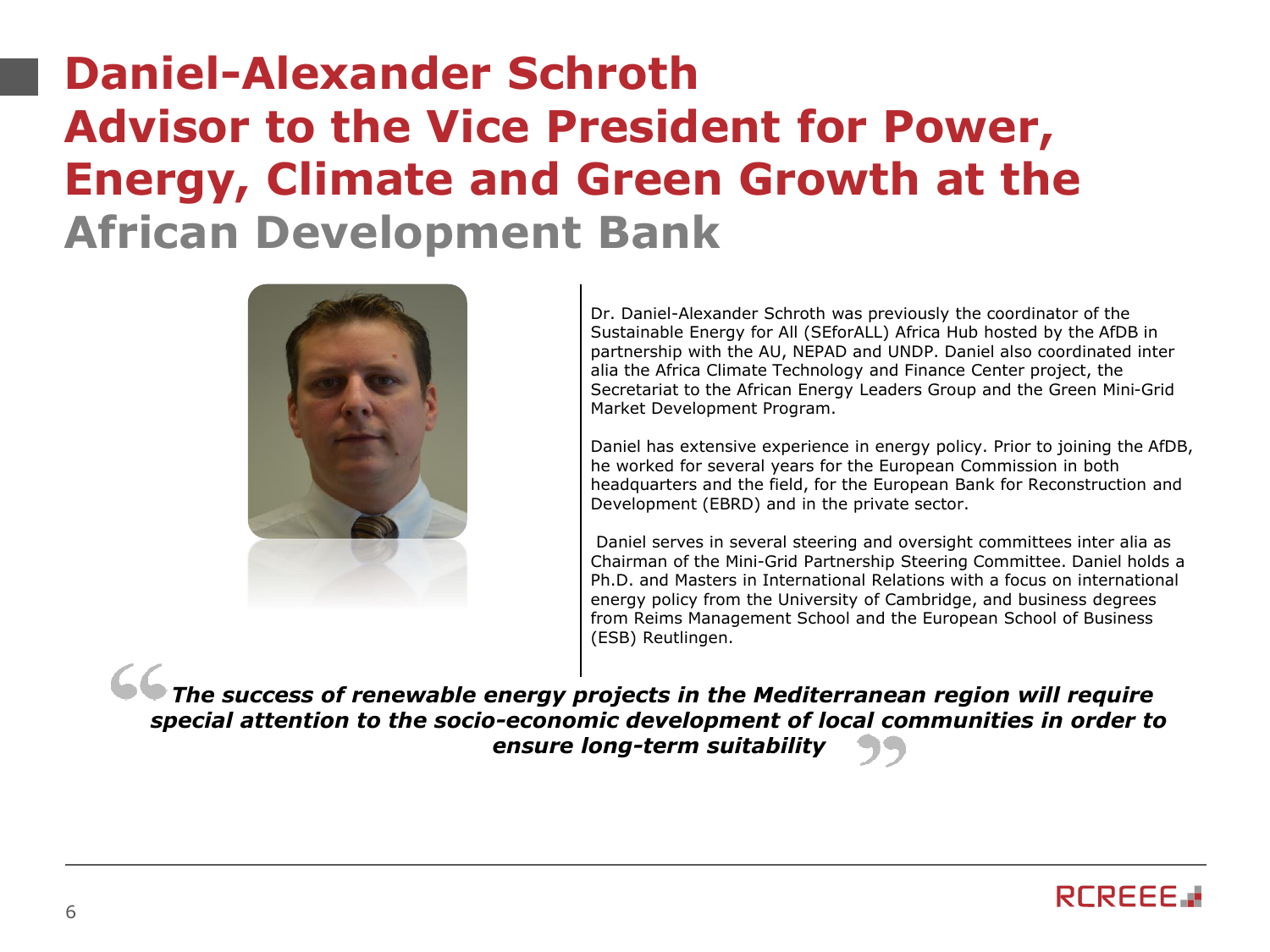#### **Tessa Terpstra Dutch Envoy for Water and Energy Security for the MENA region Ministry of Foreign Affairs of the Netherlands**



Tessa Terpstra is the first Dutch Envoy for Water and Energy Security for the MENA region. She is based in Jordan since the summer of 2016 and deals with climate change and the water-energy-food nexus in the Middle East and North Africa.

In her capacity as Regional Envoy, Tessa focuses on regional cooperation towards sustainable governance of natural resources, in light of ever growing resource scarcity due to climate change. Tessa is currently working on financing for development, looking at renewable energy for refugees and access to climate finance for the MENA region with RCREEE and other partners such as the Dutch Development Bank FMO and the Islamic Development Bank. She is also establishing a regional water center of excellence in Jordan, to share best practices of water supply and reuse in agriculture.

Prior to coming to Jordan, Tessa worked on international energy policy and renewable energy as part of the Sustainability Department of the Dutch Ministry of Foreign Affairs in The Hague for five years. Tessa served as a diplomat in Cairo from 2006 to 2011, worked in Afghanistan for an American refugee organization and in Ethiopia and India as a researcher. Her spare time she divides between her husband and two kids, friends, hiking in Jordan and a lifelong study of Arabic.

*To tackle the huge challenges of climate change and be ready for the future, we need to design smart finance solutions: combining funding from governments, social impact investors, development banks and commercial lenders*

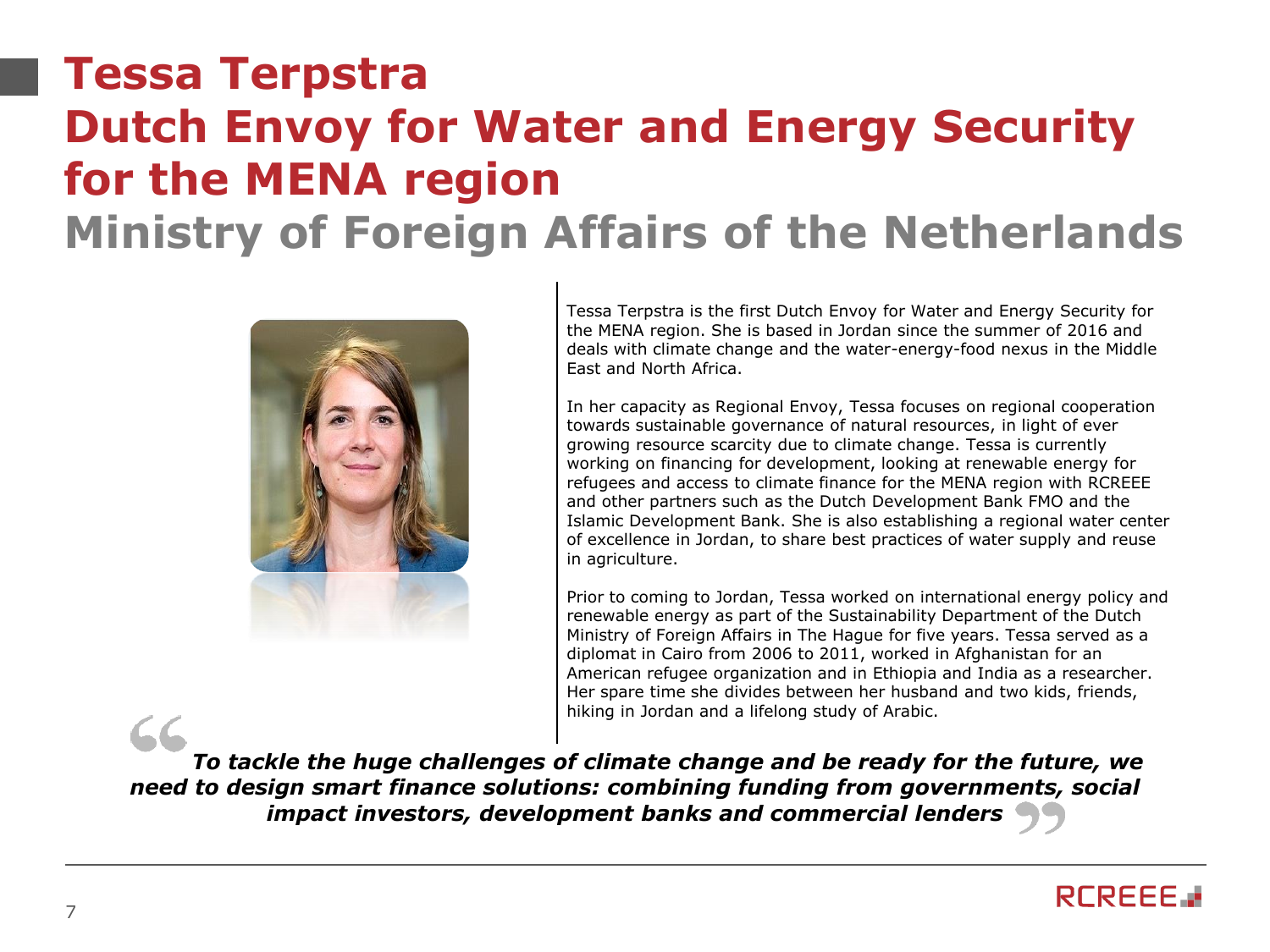### **Rana Adib Executive Secretary REN21**



Rana Adib is the Executive Secretary of REN21, the Renewable Energy Policy Network for the 21st Century. REN21 is a global public-private multistakeholder network on renewable energy headquartered at the United Nations Environment Programme in Paris/France.

Previously, Rana was REN21's Research Coordinator developing the international expert community and leading the REN21 Renewables Global Status Report series to become an international reference. Prior to REN21 Rana worked in private industry and applied research in the areas of renewable energy, energy access, and waste management.

She was also responsible for coordinating the biogas-to-energy research programme of Veolia Environment. Rana holds a Master Degree in industrial engineering from the University of Wedel in Germany. She has over 20 years' experience in the energy sector.

*There is incredible renewable energy potential in the Mediterranean and Middle East Region. Some countries are taking advantage of and, through this, contributing to the global advancement of renewable energy solutions, such as in the case of CSP in Morocco or renewables-based desalination in the Middle East.*

*However, much of the potential still remains to be exploited, and some countries lag behind in terms of investment in renewable power and fuels and have seen increasing energy intensity in recent years. The region as a whole can foster increased investment in renewables and energy efficiency by setting priorities through tax and other financial incentives and creating a level playing field; setting ambitious targets for the energy system as a whole, including for all major end-use sectors; designing for flexibility; and ensuring long-term policy certainty to facilitate increased investment across sectors.*

*The global development of solar PV and wind power prove that the energy transition is possible! To accelerate the transition in all regions and across all sectors, leadership and collaboration are needed in policy, industry, and finance.*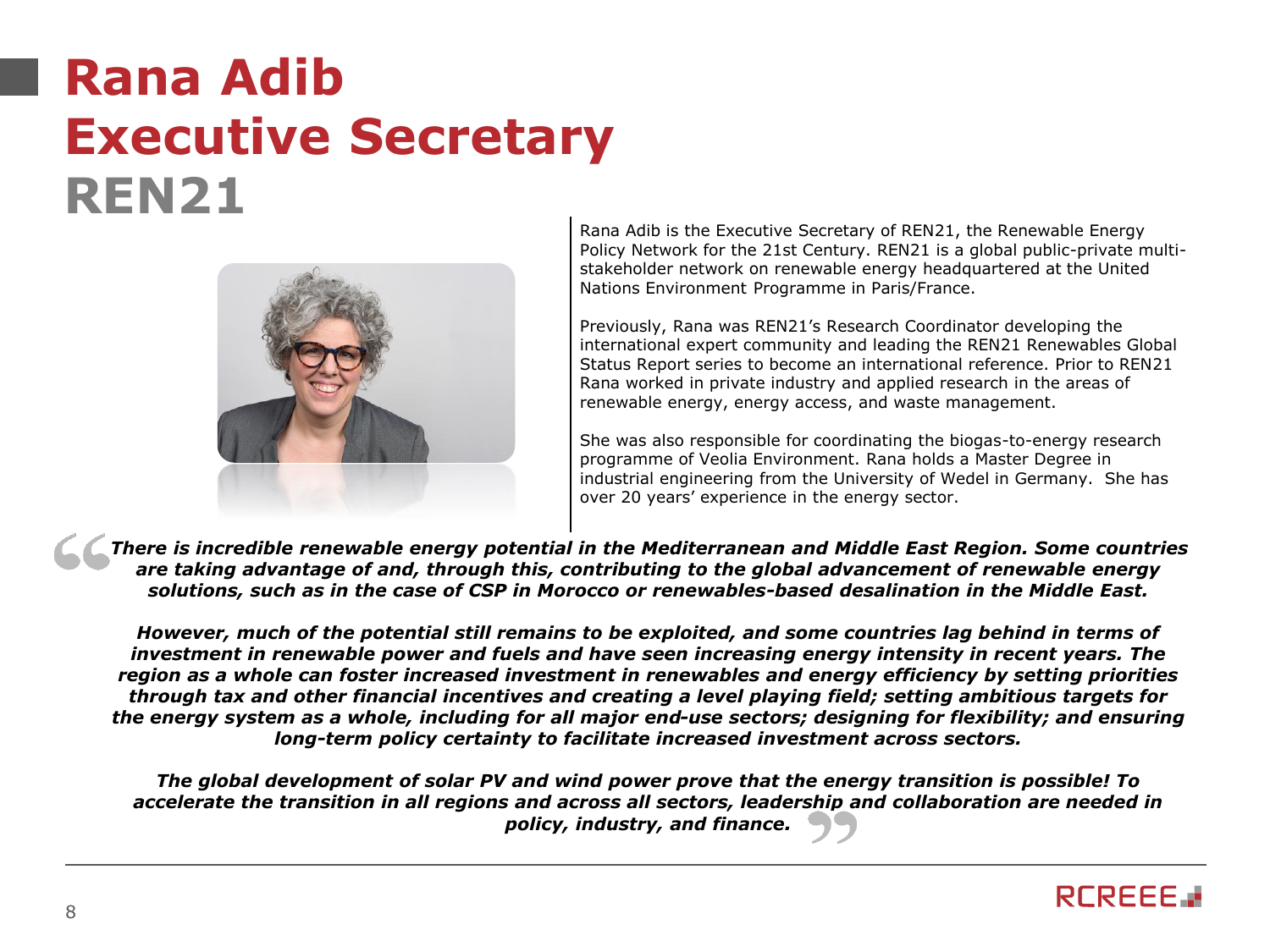#### **Ayman Ismail Palestinian Energy and Environment Research Centre (PEC) Palestinian Energy Authority**



Mr. Ayman Ismail, BSc in mechanical engineering, Damascus University, 1994. He is working at Palestinian Energy Authority since 1996 until now.

He is an expert in renewable energy, energy efficiency and energy economics.

Currently Mr. Ayman occupies the GD of Palestinian Energy and Environment Research Center in Palestinian Energy Authority. Member of the Board of Trustees of regional center for renewable energy and energy efficiency (RCREEE).

He is a member of the Committee of Experts of renewable energy and energy efficiency at the League of Arab States. Also, he is a member of Energy Committee at ESCWA.

*Solar energy is a gift from God to all, Even the occupation cannot prevent the sunrise* 

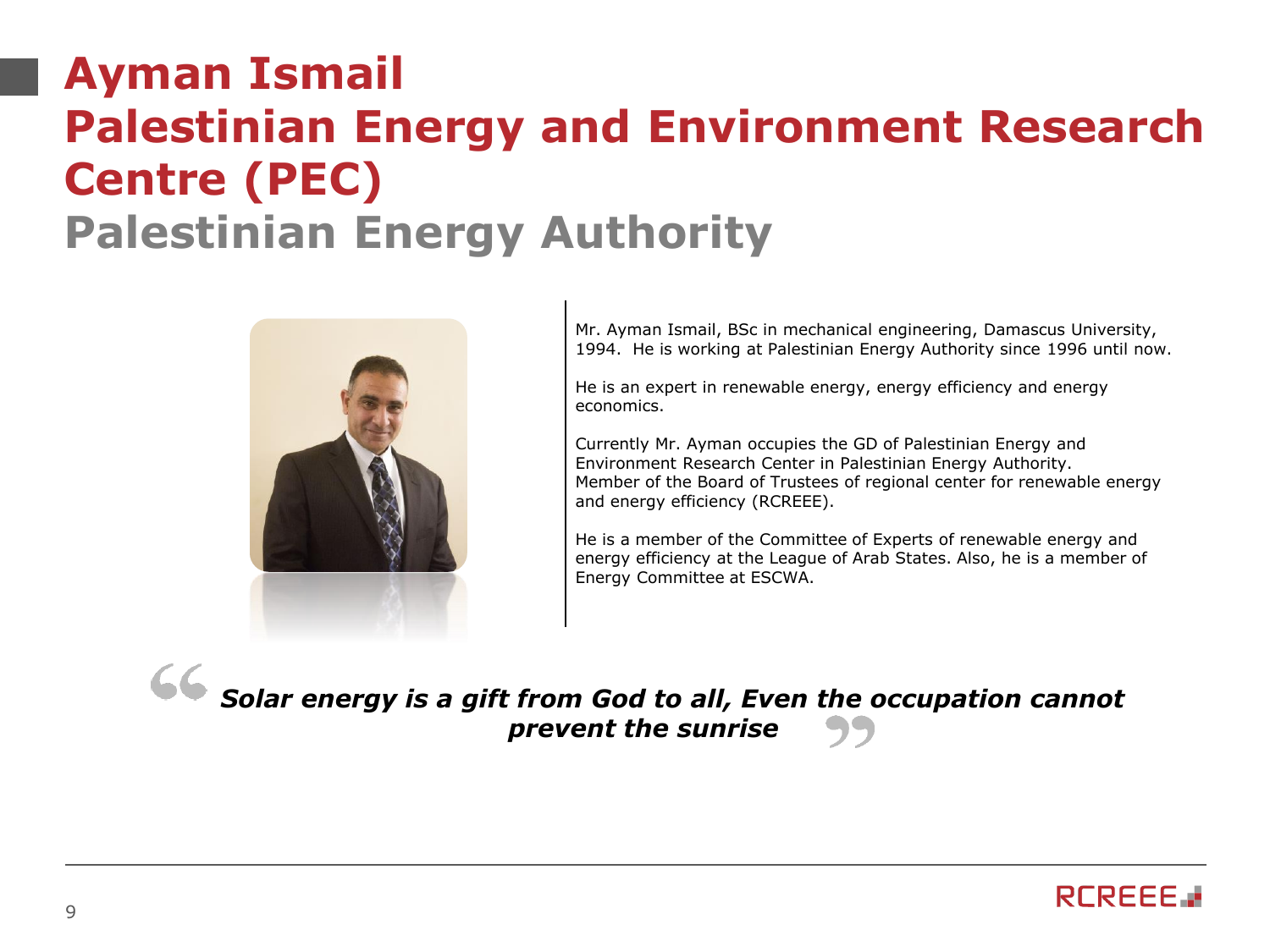## **Emad Ghaly Chief Executive Officer Siemens S.A.E.**



Eng. Ghaly, an Egyptian national, is a 21-year veteran of the company, and was most recently the Senior Executive Vice President for Wind Power and Renewables in the Middle East, and for Power and Gas for Siemens in Egypt. His career at Siemens started in 1995, and since then has held several senior managerial positions across a wide range of businesses, including telecommunications, information technology, strategic planning, and corporate development and government affairs.

Ghaly brings a broad international experience. Prior to his role as Senior Vice President of Corporate Strategy and Government Affairs in Egypt, he served as the Director of Regional Sales for Northern and Western Europe where he has contributed to development of Siemens' business in Germany, the UK, Ireland and The Netherlands

*A sustainable, economically competitive energy system is the cornerstone of a successful society, as prosperity always begins with energy. Energy is always the first element that enables an economy to begin growing.*

*The good news is, we never in the past did we have as many possibilities for securing reliable, economical and, above all, sustainable power supplies for the world as we have today.*

*Innovations in conventional power generation as well as the drop in costs for renewable energy technologies now make it possible to meet the rising demand for electricity better than ever. The availability of electricity is a key for other sectors of economy to be electrified and thus decarbonized*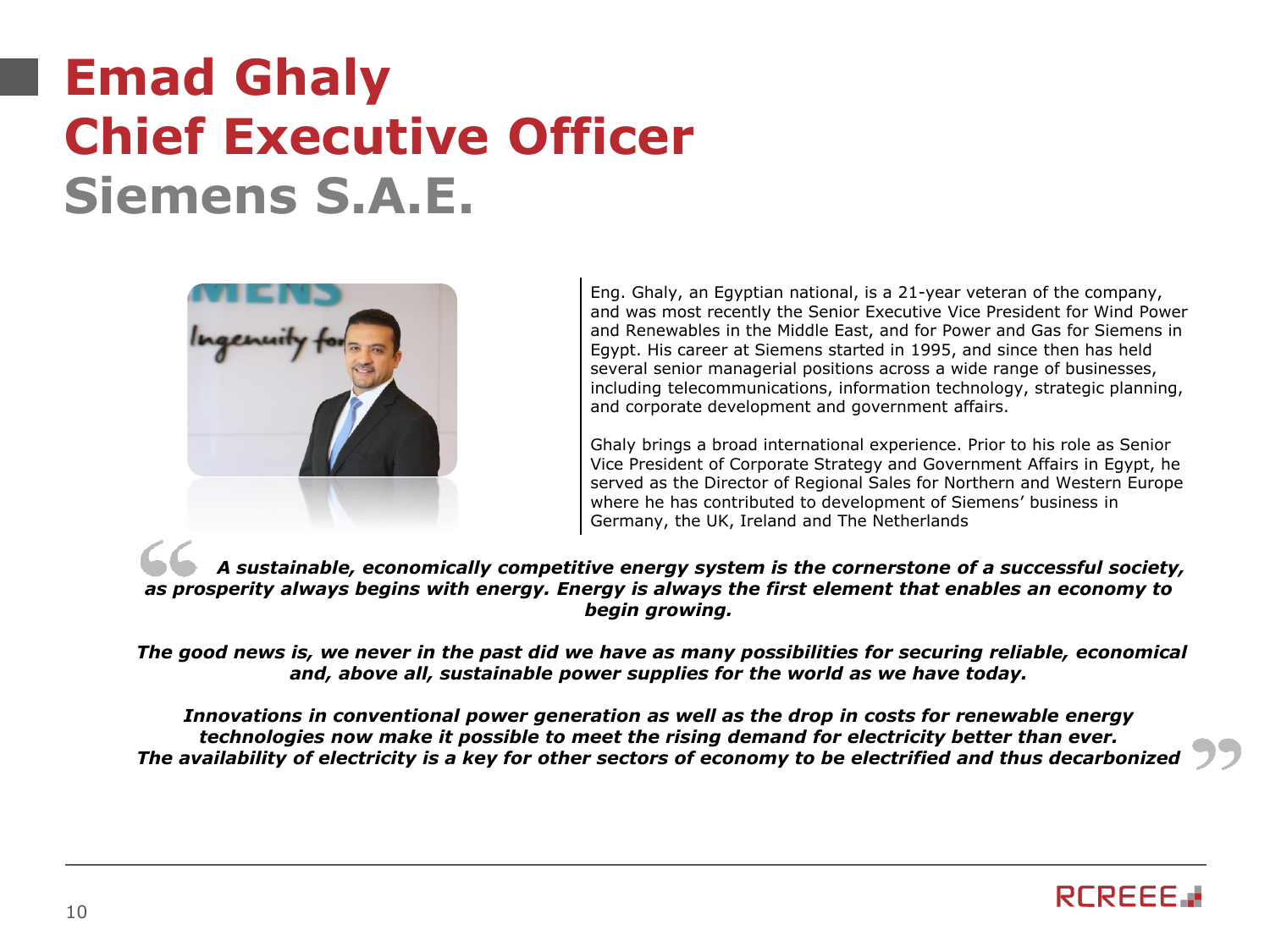## **Myriem Touhami Programme Manager UN Environment**



Mrs. Touhami's work focuses mainly on the UNEP finance activities that are aimed at bringing about increased levels of investment in the sustainable energy sector. Within the Mediterranean Investment Facility program, she is responsible for identifying, developing, structuring and implementing various financing mechanisms that help lenders and investors lower transaction costs and scale up investment in the clean energy sector in different countries (Morocco, Tunisia, Egypt, Lebanon, the Balkans, ect.). She is also managing the implementing of several financial support mechanisms in Latin America and South East Asia, especially in Vietnam and Indonesia.

Mrs Touhami also manages specific project activities on other UNEP sustainable energy finance activities, and acts as an advisor on matters relating to the clean energy finance. She supervises the structuring, legal and regulatory process for finance mechanisms implementation, and identifies and pursues needed policy reform measures that would contribute to increased commercially-based deployment of renewables in target countries.

Before joining UNEP, Mrs. Touhami held the positions of Deputy Country Manager of the Photovoltaic Market Transformation Initiative and the Solar Development Group, two solar investment funds managed respectively by the International Finance Corporation and Triodos.

Mrs Touhami holds a Master of Business Administration degree from IONA University in New York, USA, and a Bachelors of Business degree in International Business from the same university.

*The creation of a stable investment-enabling environment underpins financing for RE projects to achieve universal access to modern energy services. Governments need to maintain long-term policy commitments. Regulatory frameworks need to be able to attract the support of national and international financial institutions and project developers. The public power sector needs to be financially healthy.*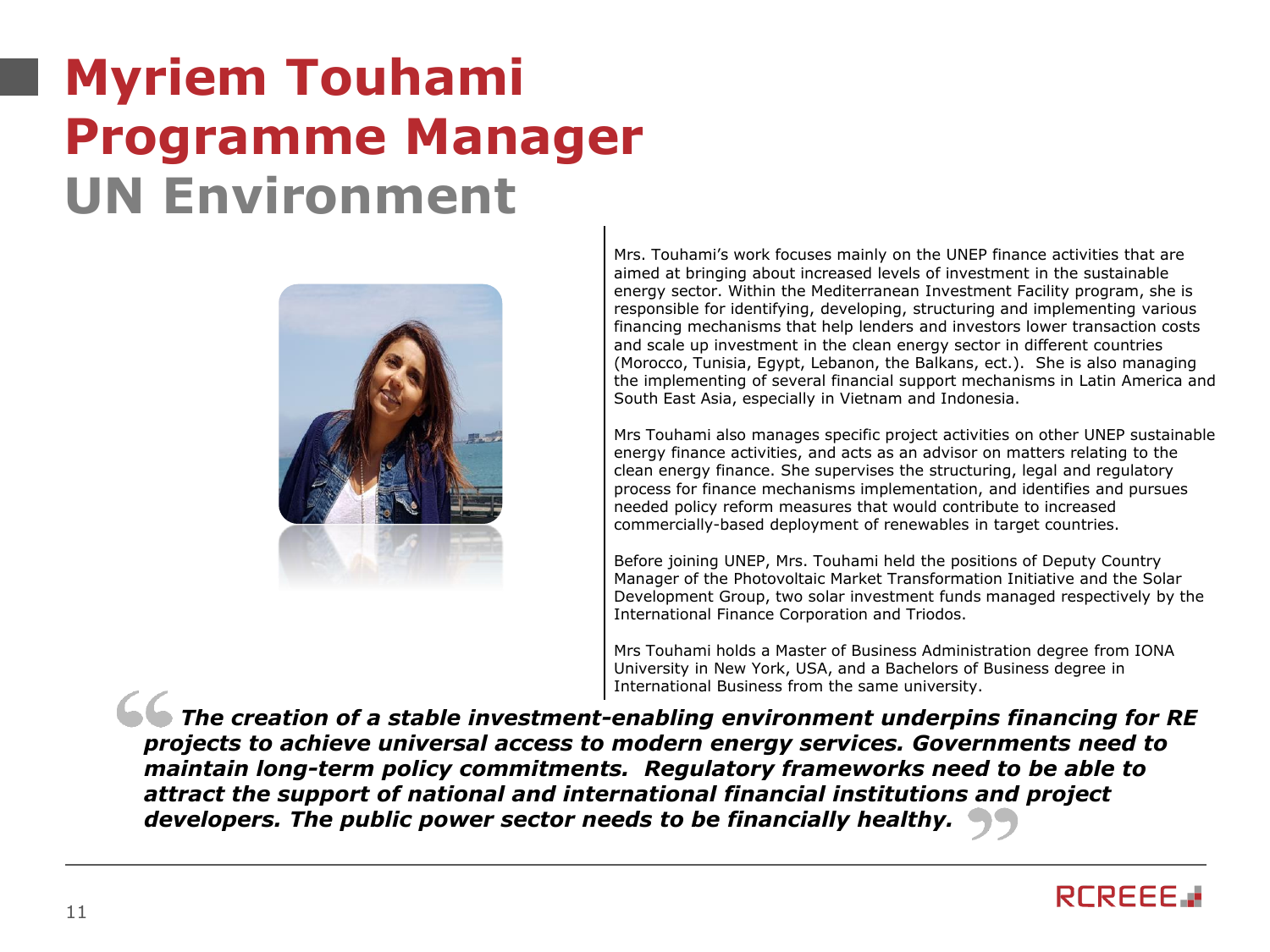#### **Fuad Siala Senior Advisor with the Strategic Planning and Economic Services Department OFID**



Dr. Fuad Siala is currently a Senior Advisor with the Strategic Planning and Economic Services Department at the OPEC Fund for International Development (OFID). His portfolio includes supporting OFID's Energy Poverty Programs and Other Special Projects.

He represents OFID on the SEforALL's Clean Energy Mini-grids HIO and Water-Energy-Food Nexus HIO. Before joining OFID in 2011, he was the Senior Adviser on alternative sources of energy and the Officer-in-Charge of the Energy Department at the OPEC Secretariat.

Prior to that, he was Deputy Director-General and Associate Scientist at the Centre for Solar Energy Studies in Tripoli, Libya. Dr. Siala holds a Ph.D. in mechanical engineering from the University of Toronto in Canada.

*The creation of a stable investment-enabling environment underpins financing for RE projects to achieve universal access to modern energy services. Governments need to maintain long-term policy commitments. Regulatory frameworks need to be able to attract the support of national and international financial institutions and project developers. The public power sector needs to be financially healthy.*

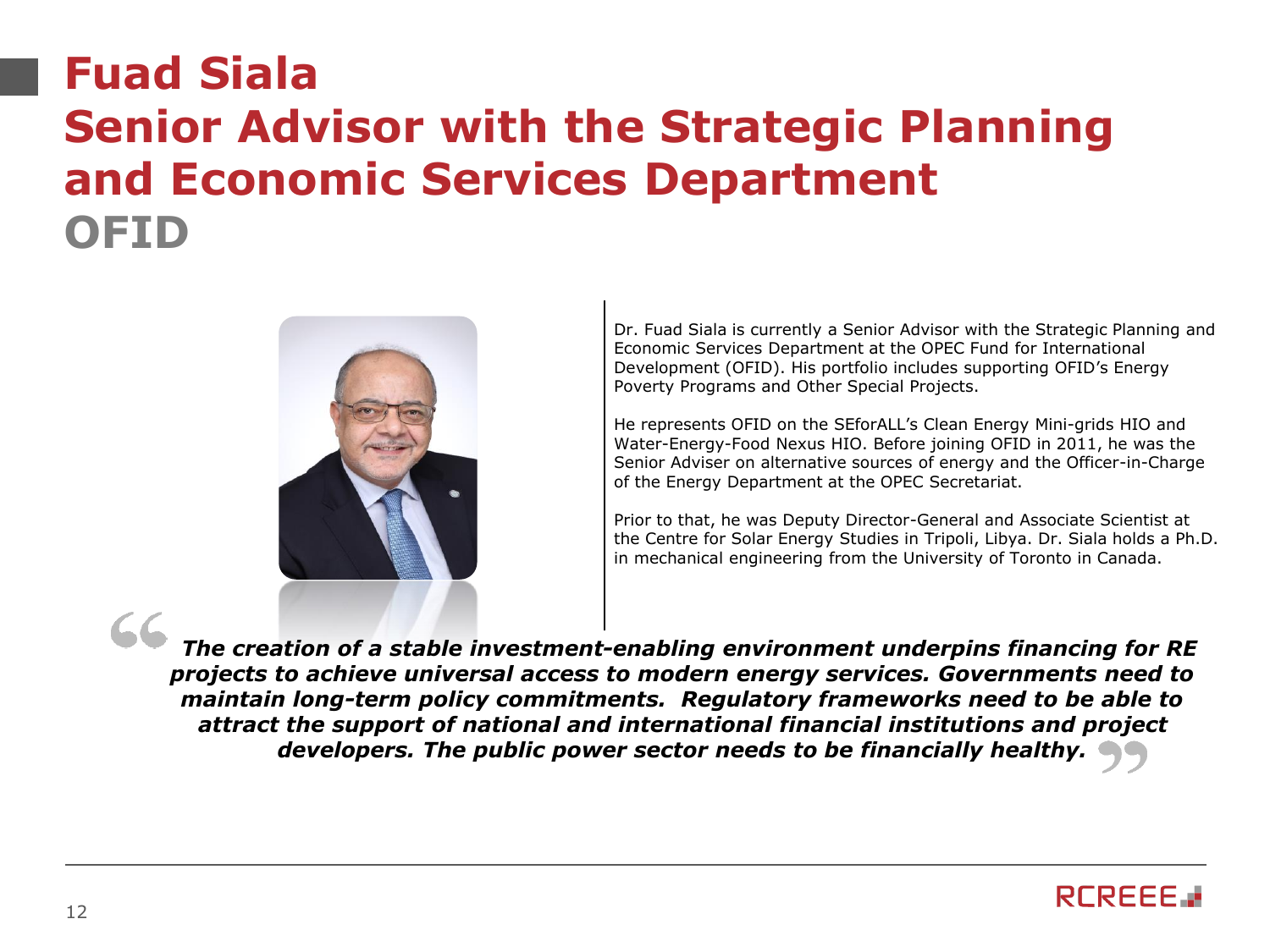## **Dario Chello Secretary General MEDENER**



Since the first January 2016 Dario Chello is the head of European Union & Interna-tional Organisations Unit of ENEA in Brussels.

Hi has been elected Chair of MEDENER, the Association of national Energy Effi-ciency and Renewable Energy Agen-cies of the Mediterranean Region. The General Assembly, held in Mar-rakech as a side-event of the COP22, elected the Chair for the period 2017-2018.

The MEDENER Presidency Office has been established in Brussels at ENEA premises.

Dario Chello became Senior Advisor for International Co-operation at the National Agency for Energy Effi-ciency of ENEA in February 2013. Doctor Chello is Italian by nationality, and completed a Ph.D. in physics of energy systems from the University of Paris "Paris 7" in 1989.

Before becoming Senior Advisor, Dario Chello was Director of Energy Efficiency & Investment at the Energy Charter Secretariat in Brussels, from February 2007. Spe-cialist member of the Technical Secretariat of the General Directorate for Energy at the Italian Ministry of Industry, now Italian Ministry of Economic Development, from January 1995 to May 1996, he was a consultant in the Policy Assessment Of-fice of the Minister's Cabinet. On 1st November 2004, he was appointed by the Director General to coordinate international relations and energy planning with refer-ence both to EU activities and to other international activities. He also coordinates these same activities with the offices of the Minister's Diplomatic Counsellor.

*More pragmatism and less dogmatism are required from Mediterranean governments to mobilize sustainable energy investments*

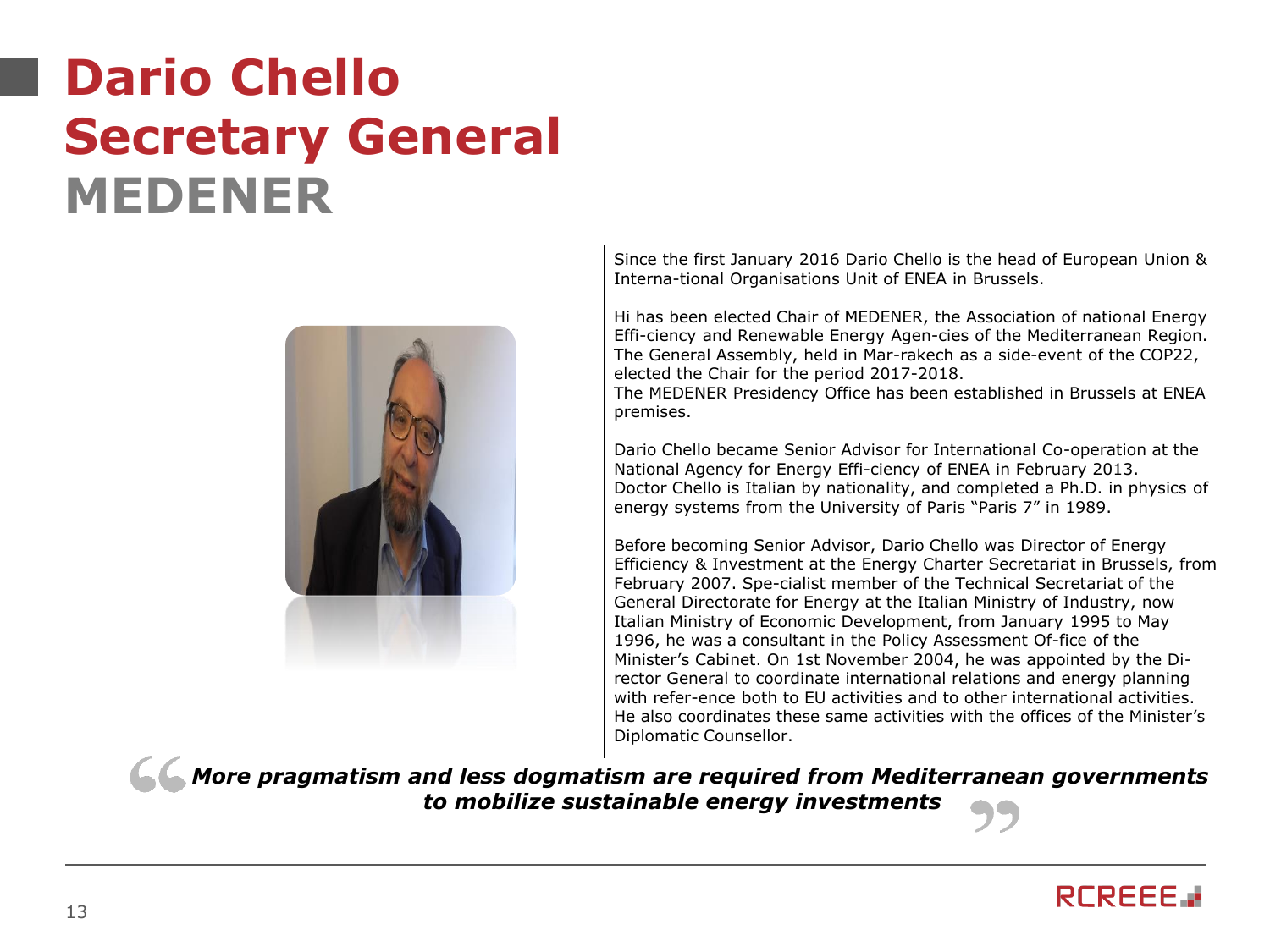## **Erwin Kuenzi Technical Director Austrian Development Agency (ADA)**



Erwin Künzi is heading the unit of the Austrian Development Agency ADA that provides technical expertise in support of policy development, programme and project implementation.

Before, he worked as Senior Advisor on Environment and Natural Resources for ADA and, more recently, as Acting Head of Office at ADA's Country Office in Uganda. All in all, he has been working in the field of Development Cooperation for more than 20 years as researcher, consultant and practitioner in various capacities and different countries.

He has also been lecturing on development cooperation and technology transfer at Universities in Vienna and Innsbruck. Throughout his career, he has been actively involved in several policy development fora and expert groups.

*The MENA region offers excellent opportunities for sustainable energy investments, particularly in the areas of solar and wind energy, as well as in energy efficiency improvements. Business Partnerships can support in tapping this potential by supporting innovative business ideas that add value from a development policy perspective.*

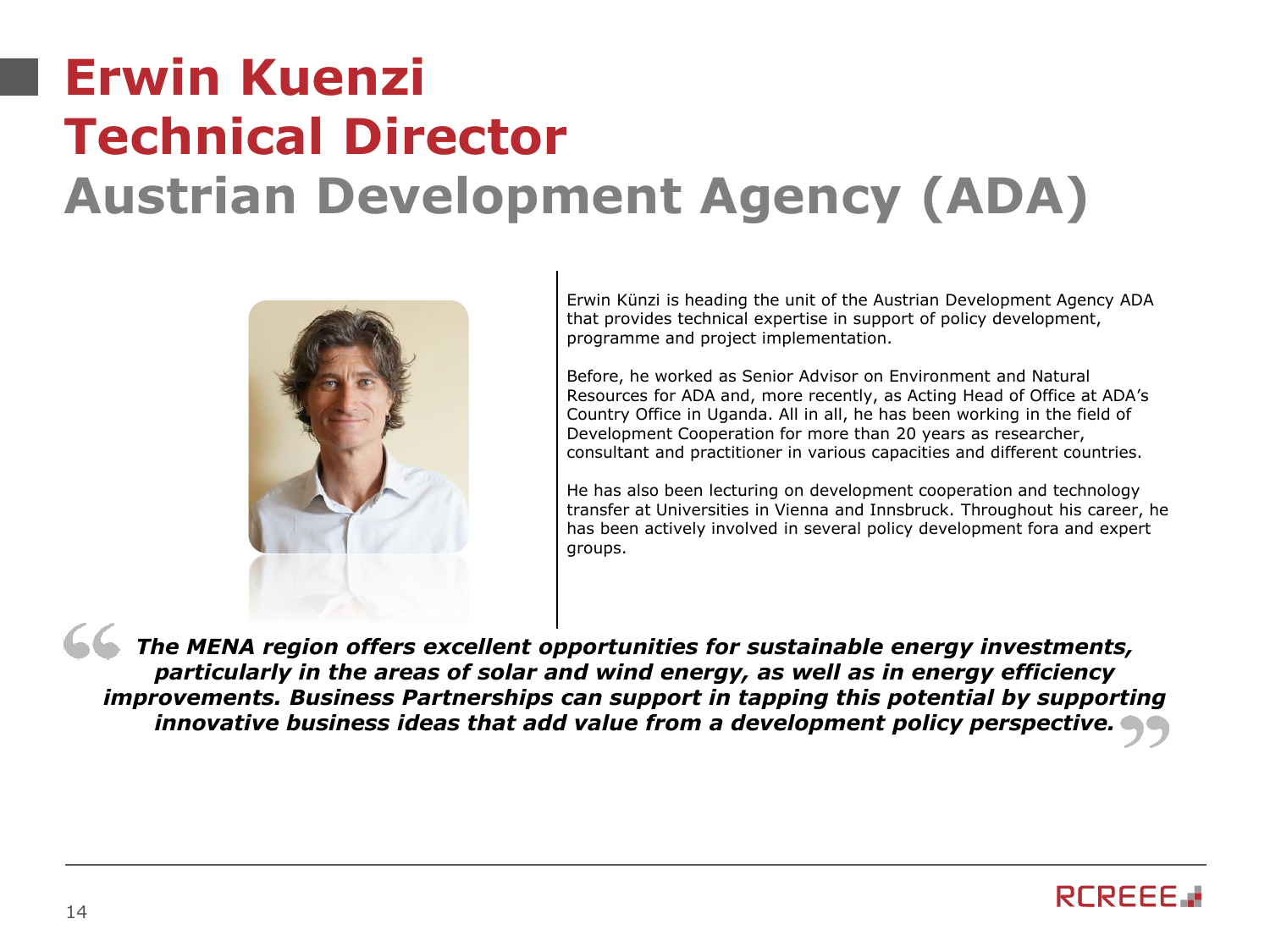## **Mohammed Alsayed Manager, Economic Infrastructure Islamic Development Bank**



Mr. Mohammed Alsayed is the Manager of economic Infrastructure at the Islamic Development Bank leading the development of the Bank's strategies and policies in Energy, Transport and ICT sectors across IDB's 57 member countries.

He has more than 20 years of experience in financing and project management across Asia, Africa, Europe, Latin America and the United States. His career has been focused on providing integrated solutions, improving infrastructure efficiency, promoting renewable energy and energy efficiency and establishing regional electricity and transport integrated networks.

Prior to joining the IDB in 2005, Mr. Alsayed worked with Motorola in the United States and held various responsibilities as Systems Engineer and Project Manager. He holds a Bachelor degree in Electrical Engineering from Louisiana State University, USA and a Master degree in Management from the University of Texas at Dallas, USA.

**The success of renewable energy projects in the Mediterranean region will require** *special attention to the socio-economic development of local communities in order to ensure long-term suitability*

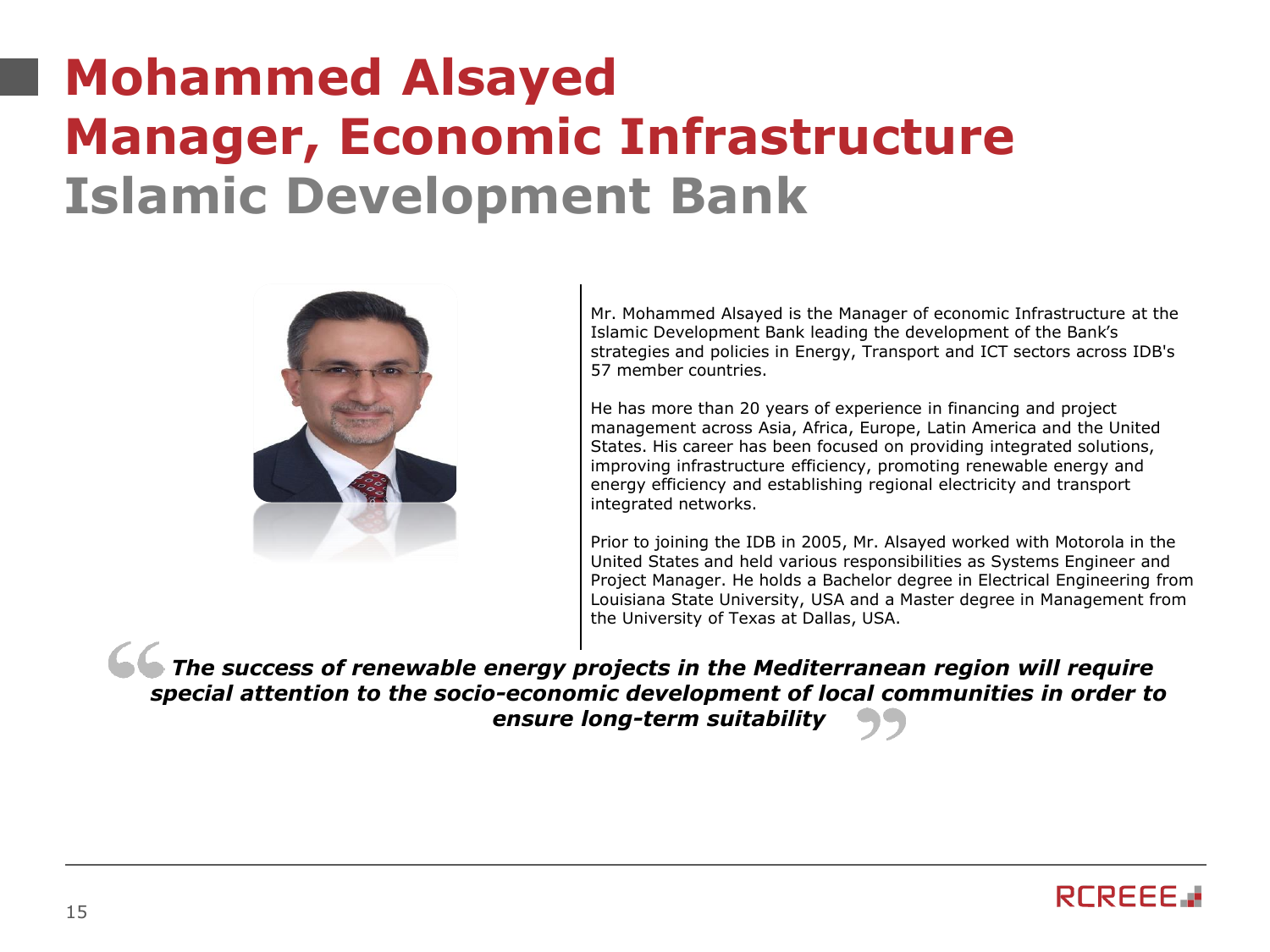## **LAMBERTO DAI PRA' Head of Africa, Asia and Australia area ENEL Green Power**



Lamberto Dai Pra' is currently head of Africa, Asia and Australia area at Enel's Global Renewable Energies division and he is based in Rome.

Lamberto was born in Goa (India) in 1966 and holds a degree in Chemical Engineering from the University of Rome in 1990.He started his activity in Enel in 1991 as design engineer dealing with antipollution systems.

Lamberto has been working in the Enel Group since 1991, being involved in several sectors related to power generation business, both in the conventional and renewables fields.

He started his carrier as design engineer in Enel's Construction Division, then switching to business developer and M&A in Enel's International Division in 1999.

Subsequently his international experience increased holding executive management positions in business development for Eastern Europe, for new countries and for solar photovoltaic power as well as general manager positions in France and South Africa.

#### **Successful renewables development models have been already implemented and should be replicated, adapted and - of course possibly - improved.**

**In Africa, for instance in South Africa and in Morocco, but also recently in Zambia, important experiences in implementing Renewable power plants projects have already matured; most of such countries have today renewable power plants successfully built and operating.** 

**This important experience is a splendid example to align and strengthen future Renewable Investment programs.**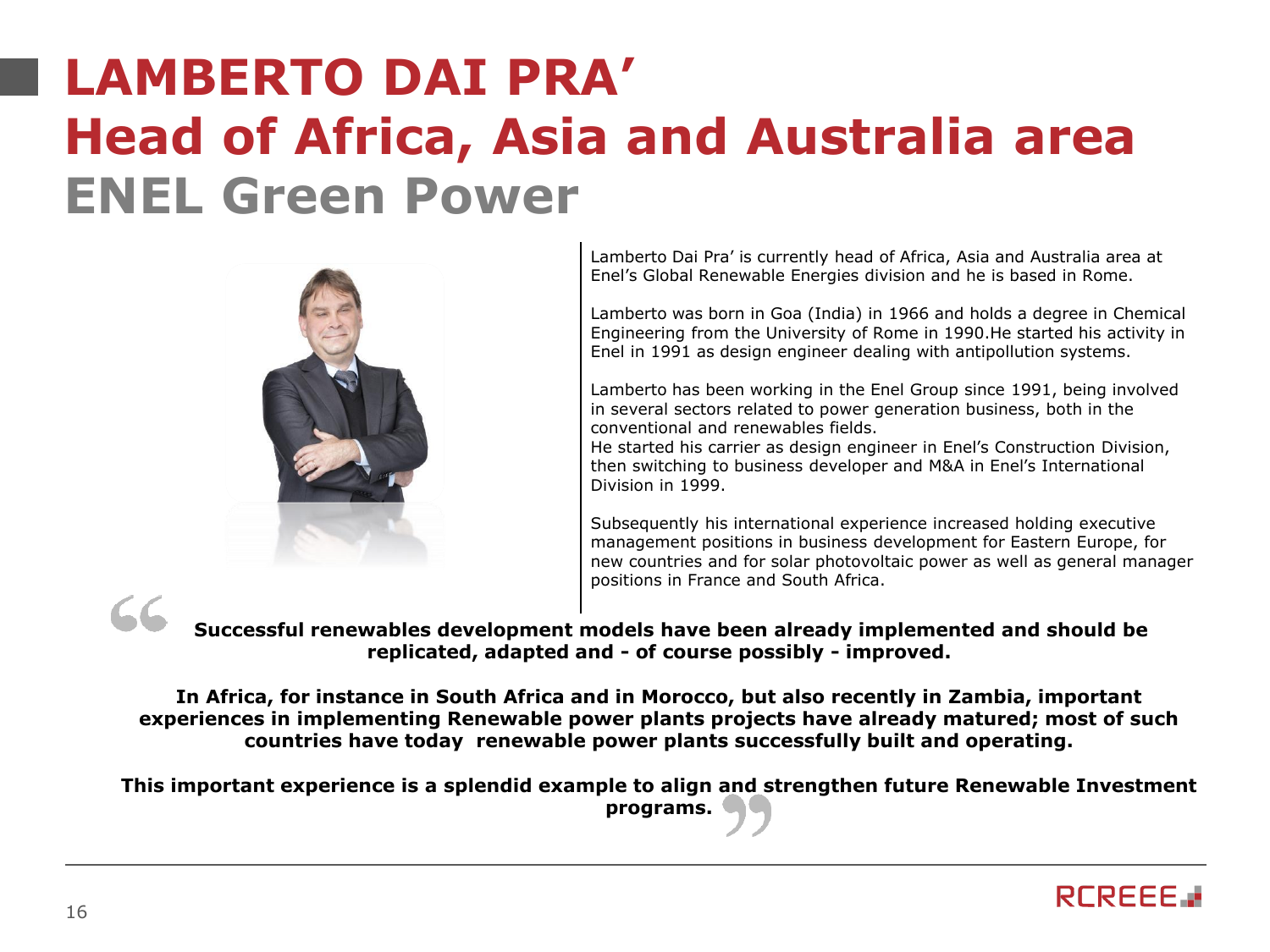## **Roberto VIGOTTI Secretary General RES4MED**



Graduated in 1971 at the University of Pisa in Electrical Engineering. He joined in 1974 ENEL at the R&D Division, involved in the co-ordination of research and demonstration programs in the field of renewable energies.

From 2001 to 2005 he was senior strategy advisor in the Business Development of Enel Green Power and the International Department of Enel.

Since its inception in 2012, he is Secretary General of RES4Med&Africa, which promotes the deployment of large-scale and decentralized renewable energy and energy efficiency in Southern-Mediterranean and Sub-Saharan African countries.

At the International Energy Agency (IEA) he is the Coordinator of the Renewable Industry Advisory Board (RIAB) - formed by 34 world leading companies and associations to support the strategy and program of work of IEA - and Deputy Chair of the Renewable Energy Working Party. From 1998 until 2010 he has been Chairman of the Working Party.

*There is no doubt about the vast opportunities that the RE transition can bring to the Mediterranean and Sub-Saharan Africa. Thanks to falling technology costs, strong resource availability, growing energy demand, and increasingly available access to finance, Southern-Mediterranean and Sub-Saharan African countries are rapidly gaining attention as new markets for RE investment. What is now needed is the right enabling environment for investors and private sector for market growth.* 

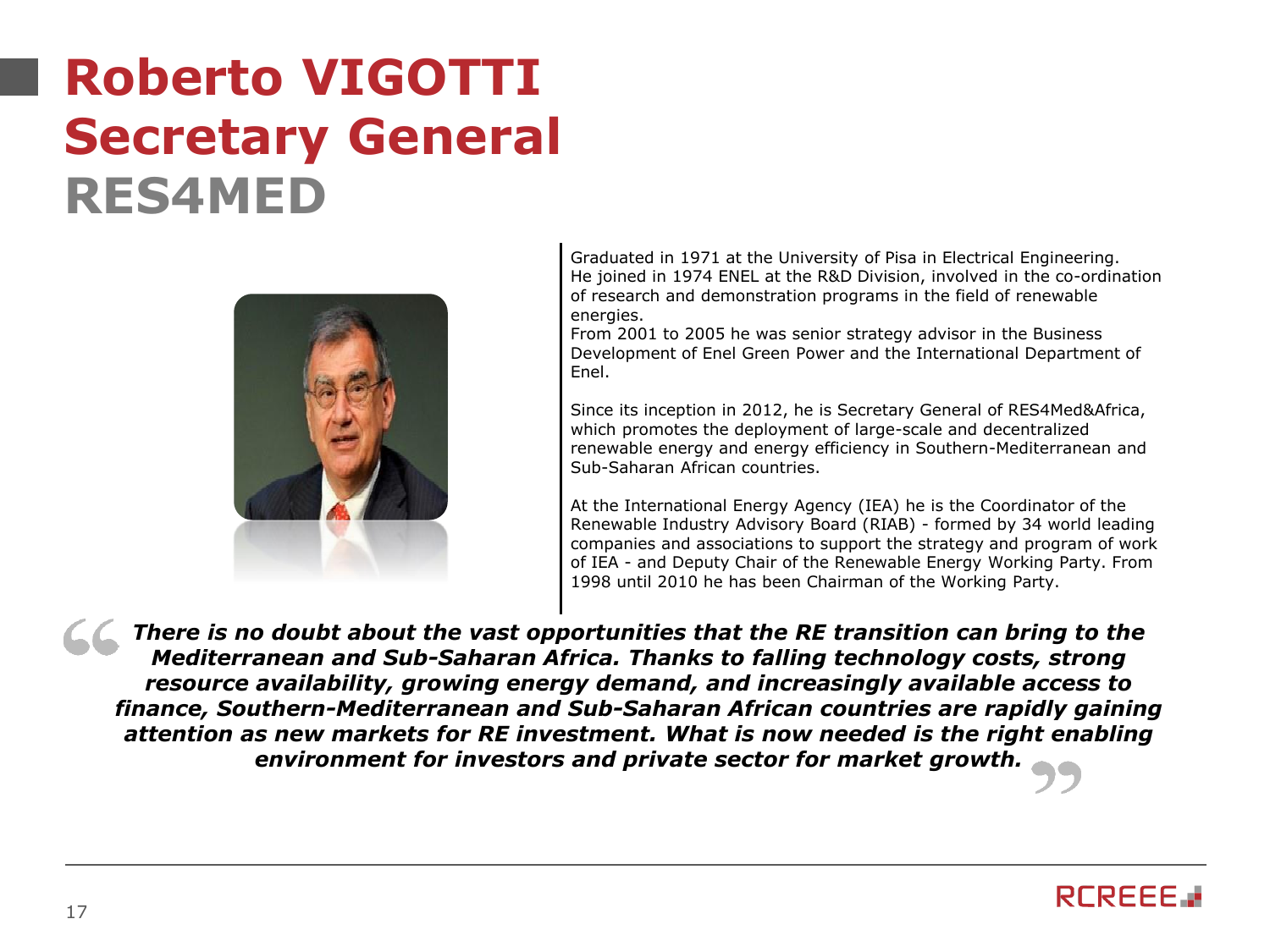#### **Roshni Dave** Partnership Development Advisor – Sustainable Development Goals **UNOPS** Roshni Dave is a climate change and sustainability expert with over 12



years' professional experience including within the UN System and international NGOs. She is skilled in policy analysis, capacity building, advisory services and project management in developing countries including in the MENA, Horn of Africa and Latin America & Caribbean regions.

She also has strong experience working with international climate funds and multilateral development banks. Roshni works as Partnerships Development Advisor for the Sustainable Development Goals at the UN Office for Project Services (UNOPS) in Geneva, where she is responsible for programme development in the area of environment, energy and climate change, including coordinating a new initiative on renewable energy in fragile and conflict-affected settings called UN Electric.

She holds a Master's in Environmental Security and Peace, and two Bachelor degrees in Environmental Studies (Hons.) and Political Science (Magna Cum Laude) respectively.

*Structured political dialogue, strategic partnerships, and positioning end-users at the core of any renewable energy plan has huge potential for unlocking opportunities for technological innovation and financing that can deliver sustainable developmental outcomes.*

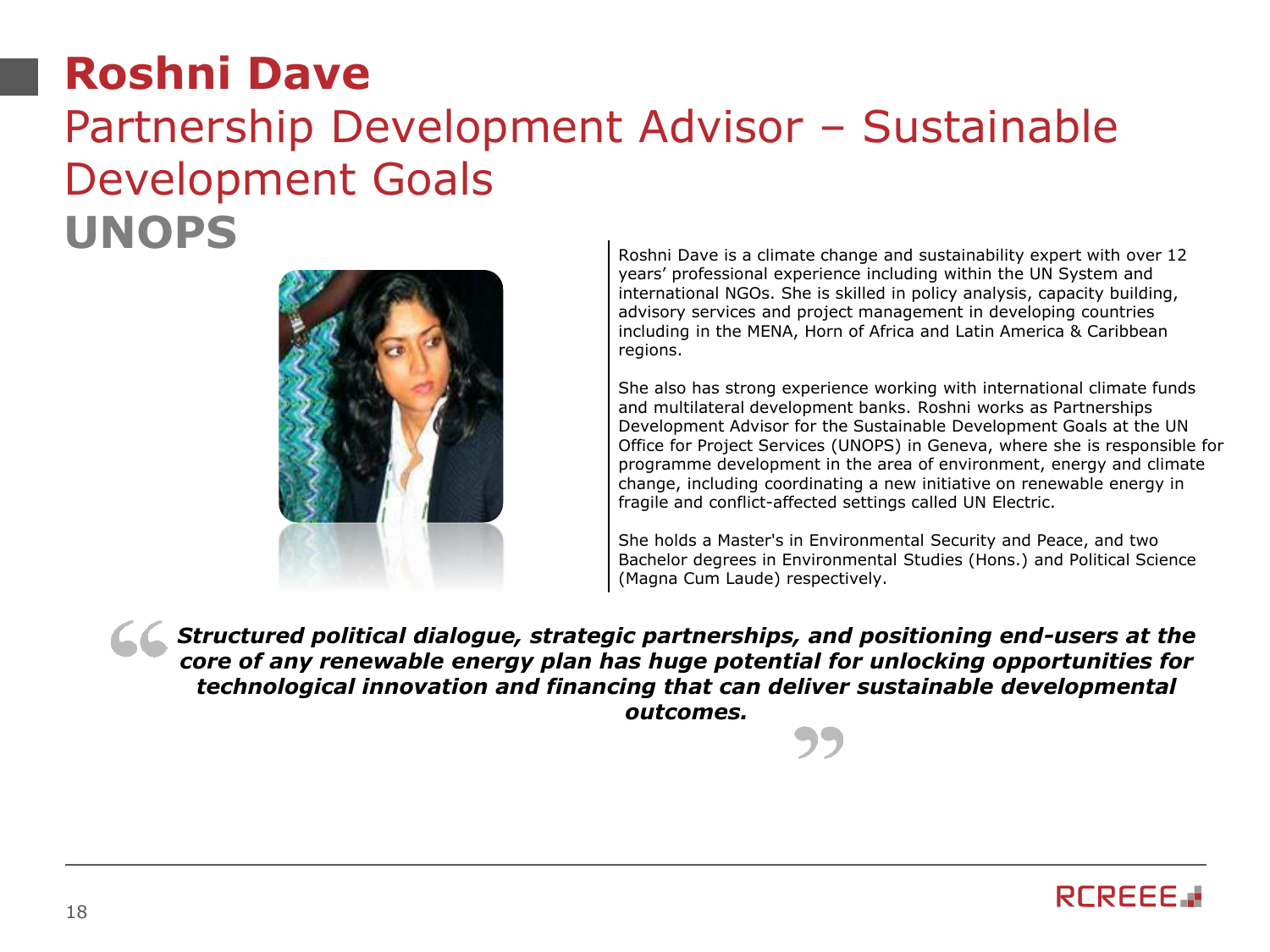#### **Ferdinand Schipfer Managing Director -International Relations & Analyses Austrian Kontrollbank**



Mr. Schipfer was born in Austria. He obtained his economics degree Economics from Wirtschaftsuniversität, Vienna.

Mr. Schipfer held various positions including head of capital goods underwriting division and head of OeKB's Export Guarantees – Project Underwriting Department (export credits, overseas investment support).

Since 2017, Mr. Schipfer has ben the head of International Relations & Analyses Department involved also in system- and product development.

He has been a member of Supervisory Board of OeEB (Austrian Development Bank) since 2008.

*Very much in keeping with Austria's industrial capabilities, OeKB's book is heavy on renewable energy, public transport or water projects.*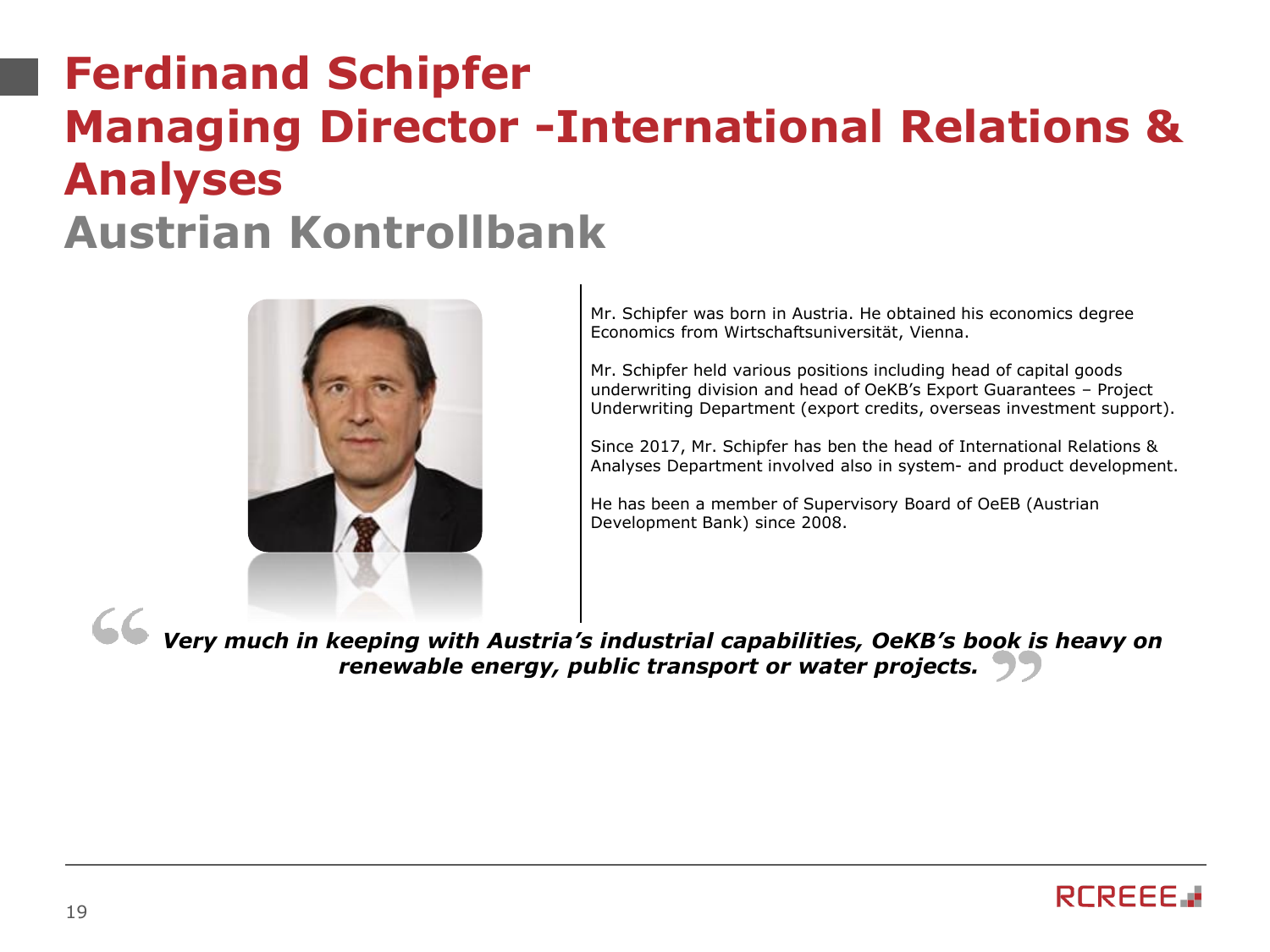## **Henk Nijland Head Energy West Africa & MENA FMO**



Mr. Henk Nijland has been working for FMO since 2001 in various positions. Currently, he is responsible for project finance transactions in the energy sector, mainly solar, wind and hydro power projects. He heads a team of 10 banking professionals covering West Africa, North Africa and The Middle East.

previously, he held management positions in the Infrastructure, Manufacturing & Services Department covering Latin America and Africa and in the Financial Institutions Department covering Eastern Europe and Central Asia. Before that Mr. Nijland was amongst others Fund Manager of the USD 300 million Micro & Small Enterprise Fund & the Capacity Development Program and Senior Investment Officer active in the financial sector in Africa. He also served as Chairman and Member of the Board of various financial institutions and as Investment Committee Member of private equity funds.

Mr. Nijland started his career at the Dutch Ministry of Economic Affairs in 1994 in the position of Policy Officer and later on Senior Policy Officer responsible for promoting investments of Dutch companies in Central and Eastern Europe. He holds a Master's Degree in Economics from the Dutch University of Groningen.

*This commitment should be aimed at the long term and not at the sort term. The race to the bottom with ever lowering tariffs is beneficial in the short run for governments and countries.*

*It is however not sustainable in the long run because it will put too much pressure on developers in terms of decreasing quality of cheaper equipment and too low returns on investment. For financiers, it will become increasingly difficult to obtain interest rates on their loans that truly cover the risks of renewable energy projects.* 

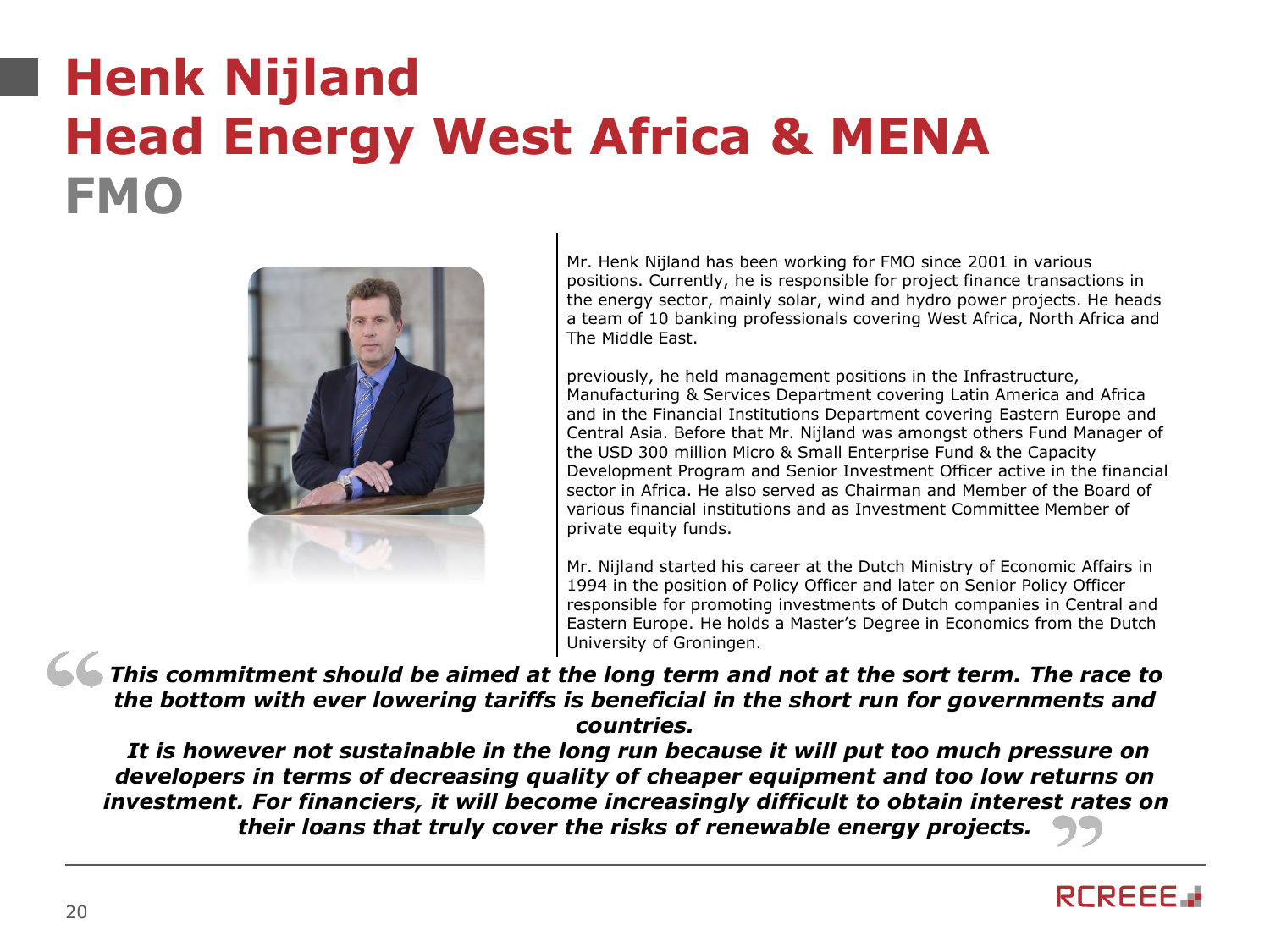## **MATTEO Barra Project Manager MEETMED**



Dr Matteo Barra acts as project manager of the meetMED project, an EUfunded project developed by RCREEE and MEDENER.

He coordinates and monitors the project activities providing regional cooperation and technical assistance in order to facilitate energy transition in the Mediterranean region. Previously, Matteo worked as senior energy investment expert at the Energy Charter Secretariat in Brussel and as senior arbitration associate with a large law firm in Geneva, where he acted in investment and commercial disputes concerning among others the electricity, gas and oil industry.

Matteo holds a Ph.D. in International Economic Law (Bocconi) and an LL.M. in International Energy Law and Policy (CEPMLP).

**Together we switch to clean energy: regional cooperation and technical assistance for sustainable energy investments**

 $cc$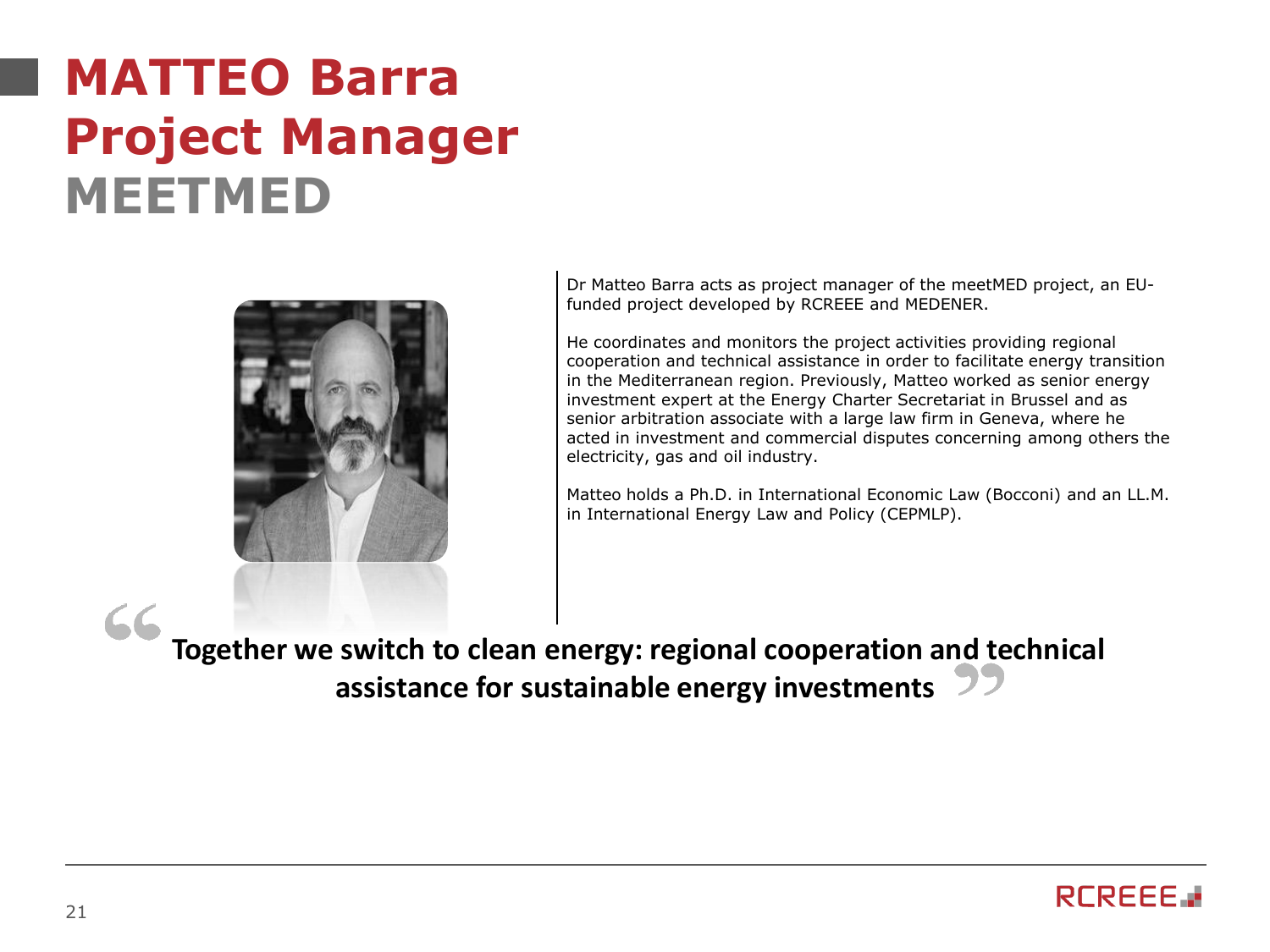### **From RCREEE**

#### **Moderator Ahmed Badr- Executive Director**



Dr. Ahmed Badr joined RCREEE as of 1st of August,2015 as the new Executive Director. Dr. Badr has more than 20 years of international experience in several senior operational positions in the field of renewable energy, water and infrastructure in most of the multinational financial institutions, namely The World Bank, European Bank for Reconstruction and Development, European Commission, and Japan Bank for International Cooperation.

Dr. Badr is civil engineer graduated from Ain Shams University June 1990, has a PhD in Renewable Energy from Springfield University, Illinois - USA, plus two master degrees as one in civil engineering from Springfield University, Illinois – USA and the other one in Project Management in Innovation Economics from Univrsite de Nantes, France. Dr. Badr is married and has two children, both in preparatory school stage.